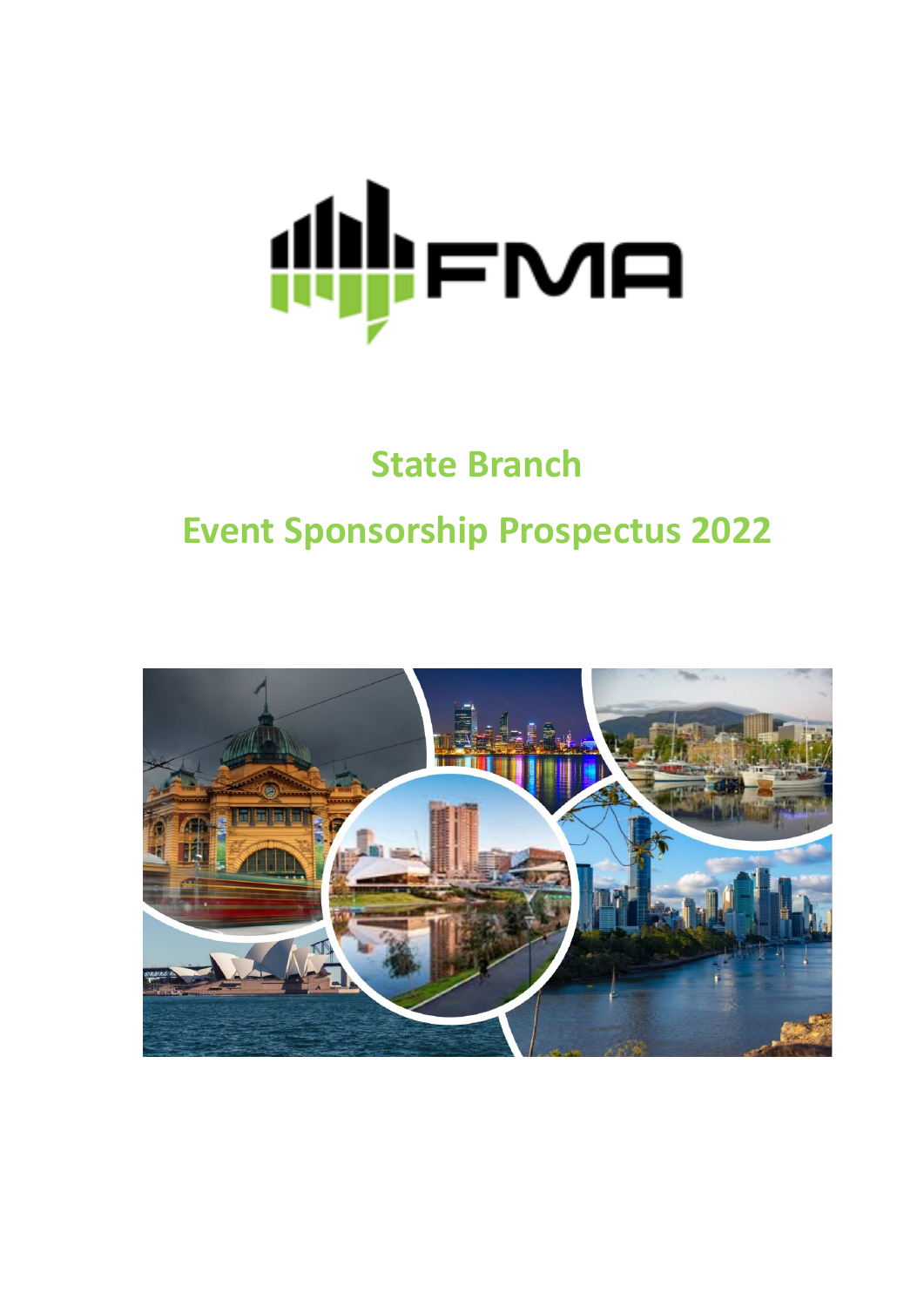

## **Sponsorship Prospectus**

The Facility Management Association of Australia is a peak industry body serving and promoting the interests of those who operate and maintain Australia's built environment.

As the peak national body for facilities management, we represent and advocate on behalf of the people and organisations who manage Australia's built environment. With more than 3000 members, a database of over 8000 FM contacts, and 30,000+ LinkedIn followers, we are the authoritative source of information on facilities management in Australia.

### **FMA State Events**

The FMA State Branch Committees host several State based events each year and provides sponsorship opportunities for our members to actively promote and connect directly with key decision makers and professional within the facilities management industry.

Our event program includes special events, information sessions (breakfast or lunch), site tours, and networking events.

Our event sponsorship packages provide a cost-effective way to grow your business and professional networks. Benefits of Sponsorship include:

- $B$  Brand association with the peak industry body
- **Brand leveraging with industry professionals**
- **Networking and business development opportunities**
- **If** Strategic win-win relationship with growing target group who require facilities management services
- **E** Connecting to members and associates through FMA Australia
	- *Please note this prospectus is constantly updated with new information, so please ensure you refer to the latest version available by contacting your FMA Branch committee member or the FMA office.*

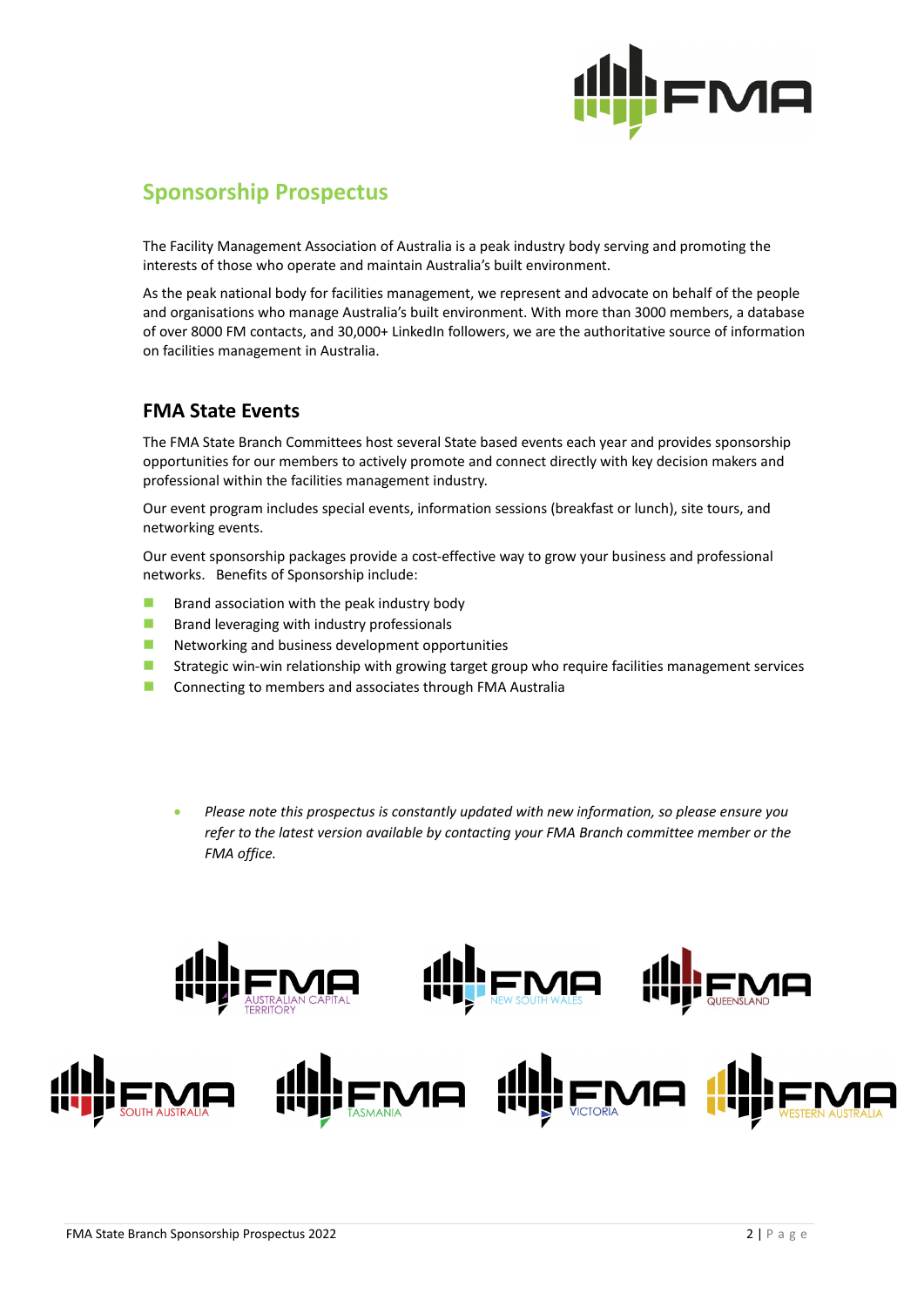



# **Information Sessions, Networking Events, International Women's Day, World FM Day, NSW Melbourne Cup Lunch, Christmas Events**

These information sessions may include breakfast or lunches, and all sessions allow time for networking. These events are a great way of providing the FM Industry with technical information and updates on regulations, standards and practices. These sessions are very popular with our members. Duration 2-3 hours.

| <b>BENEFITS</b>                       | <b>LEVENT</b><br>PRINCIPAL | PONSOR       |         |
|---------------------------------------|----------------------------|--------------|---------|
| Logo on all event marketing & website |                            |              |         |
| Logo on event display slide           |                            |              |         |
| Complimentary registration            | $\overline{2}$             | 1            | 1       |
| Corp sign display on stage (banner)   | $\overline{2}$             | 1            |         |
| Corporate sign display (banner)       | $\overline{2}$             | $\mathbf{1}$ |         |
| Provision of Welcome Address          |                            |              |         |
| Acknowledgement in welcome speech     |                            |              |         |
| Corp sign display - Registration desk |                            |              |         |
| Delegate gift (optional)              |                            |              |         |
| Optional introductory video           |                            |              |         |
| <b>Total Investment (ex GST)</b>      |                            |              |         |
| <b>NSW</b>                            | \$3,500                    | \$2,250      | \$1,500 |
| Vic                                   | \$2,500                    | \$1,750      | \$1,000 |
| Qld                                   | \$2,500                    | \$1,750      | \$1,000 |
| <b>WA</b>                             | \$1,750                    | \$1,250      | \$750   |
| <b>SA</b>                             | \$1,000                    | \$750        | \$500   |
| <b>TAS</b>                            | \$1,000                    | \$750        | \$500   |
| <b>ACT</b>                            | \$1,000                    | \$750        | \$500   |

**Principal** – Exclusive - 1 only **Major** – Up to 4 only **Supporting** – Unlimited

Please contact us if you are interested in a tailored package.

*"Very informative, relevant, topical and well run"*

FMA Event Attendee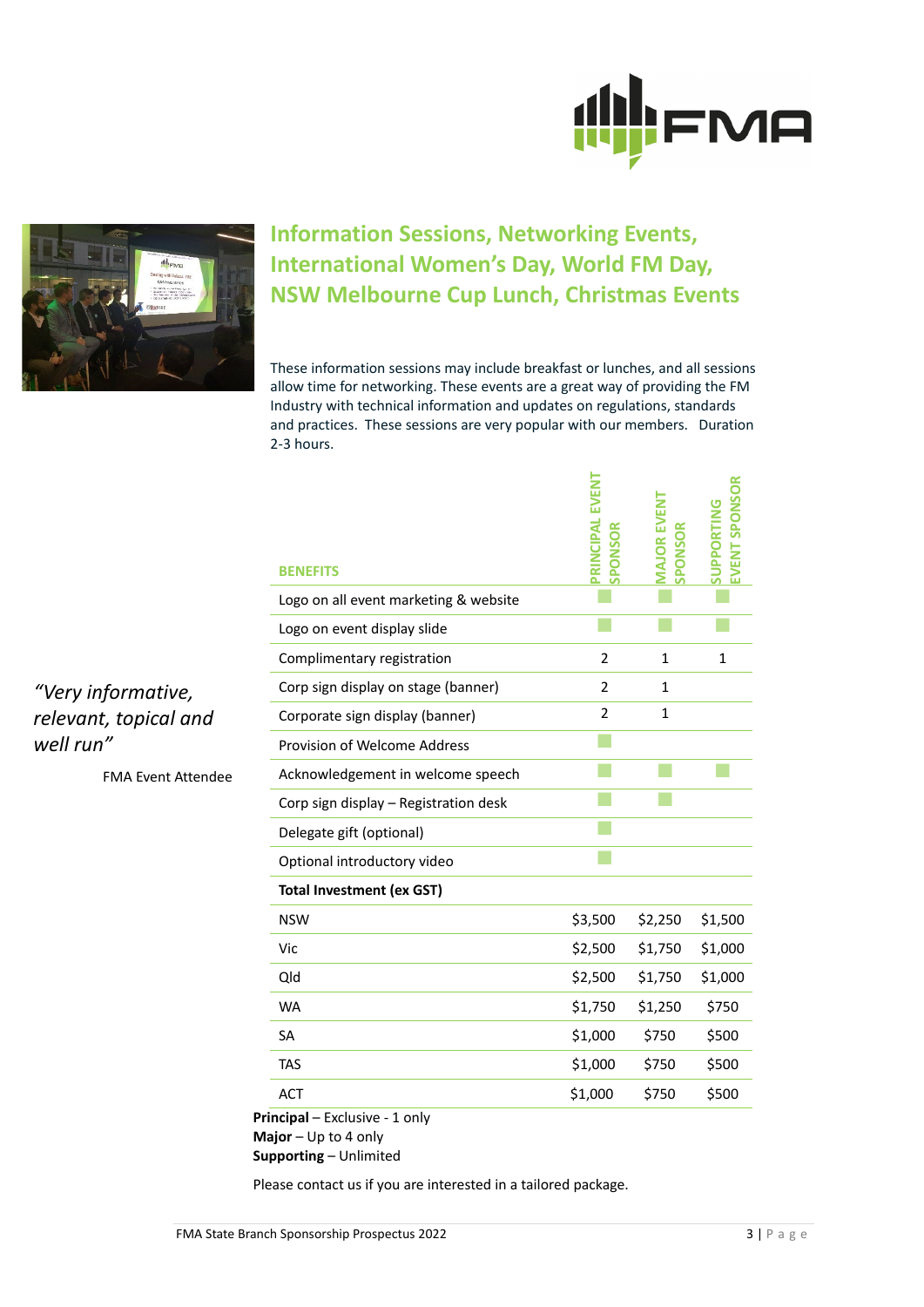



## **Sponsorship Options**

## **Site Tours**

FMA site visits can be combined with either our breakfast or lunch events or can be a standalone event that provides our members and colleagues with the opportunity to see behind the scenes at unique and diverse locations and technical installations.

Site visits are approximately 1-2 hours duration and offer an insightful tour of the some of the more dynamic and challenging workplaces for FMs.

**Past tours** have included locations and destinations such as: ICC Sydney, Parliament House, Sydney Opera House, The University of Melbourne, plus others.

| <b>BENEFITS</b>                               | PRINCIPAL EVENT<br>SPONSOR | MAJOR EVENT<br>SPONSOR | <b>SPONSOR</b><br><b>JPPOR</b><br>EVENT<br>ທ |
|-----------------------------------------------|----------------------------|------------------------|----------------------------------------------|
| Logo on all event marketing & website         |                            |                        |                                              |
| Logo on event display slide                   |                            |                        |                                              |
| Complimentary registration                    | $\overline{2}$             | $\mathbf{1}$           | 1                                            |
| Corporate sign display (banner if applicable) | $\overline{2}$             | 1                      |                                              |
| Provision of Welcome Address                  |                            |                        |                                              |
| Acknowledgement in welcome speech             |                            |                        |                                              |
| <b>Total Investment (ex GST)</b>              |                            |                        |                                              |
| <b>NSW</b>                                    | \$2,000                    | \$1,500                | \$850                                        |
| Vic                                           | \$1,000                    | \$750                  | \$500                                        |
| Qld                                           | \$750                      | \$500                  | \$300                                        |
| <b>WA</b>                                     | \$750                      | \$500                  | \$300                                        |
| <b>SA</b>                                     | \$500                      | \$300                  | \$150                                        |
| <b>TAS</b>                                    | \$500                      | \$300                  | \$150                                        |
| <b>ACT</b>                                    | \$500                      | \$300                  | \$150                                        |

**Principal** – Exclusive - 1 only **Major** – Up to 4 only **Supporting** – Unlimited

Please contact us if you are interested in a tailored package.

*"Great event, all round I was very impressed"*

FMA Event Attendee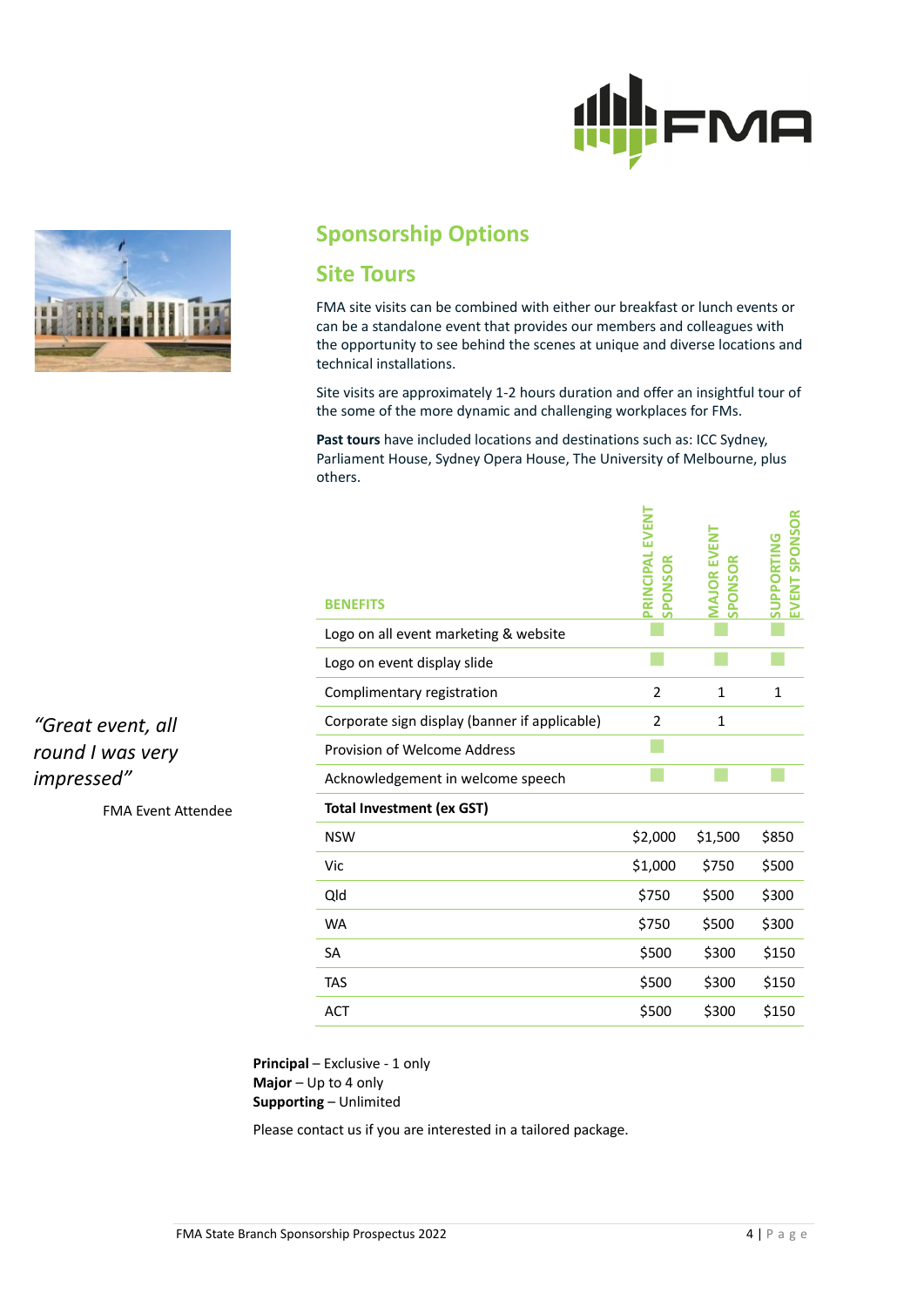

#### Sponsorship Terms and Conditions

- FMA Corporate Sponsor Partners will be offered first right of refusal on all packages after which sponsorships will be awarded on a first come, first served basis. The Facility Management Association of Australia (FMA) retains the right to reject any sponsor that it deems inappropriate.
- FMA Australia does not provide exclusivity in any areas unless otherwise indicated in the sections of the agreement.
- The sponsor must provide the sponsorship funds, logo image (in the format required) and other details as required (such as correct use of sponsor's name, trademarks etc) to FMA **within 10 days** of receipt of acceptance.
- If payment has not been received within 10 days, FMA reserves the right to offer the sponsorship opportunity to another company.
- If sponsorship is taken up with less than **10 business days** before the event, the sponsor must fulfil all obligations, including payment, immediately.
- Any delegate lists provided will be in line with Privacy Laws and will only contain Name and Company of attendees
- Where there is opportunity to provide signage, gifts, materials or prizes to delegates; it must be provided by, and distributed by, the sponsor.
- All signage, gifts, materials and prizes for delegates must be approved by FMA Australia a minimum 10 days prior to the event.
- Sponsorships cannot proceed without payment. Funds must be payable in Australian dollars. Refunds are not available for sponsorships.
- FMA will not be liable for damage or loss to a sponsor's properties through fire, theft, accident or any other cause, whether the result of negligence or otherwise.
- Sponsors may sponsor single or multiple events.
- For sponsorship opportunities that include signage, please note that signage is the responsibility of the sponsor including drop off and pick up. FMA will inform each sponsor of the maximum size, number of signs etc.
- There are no refunds for cancellations by sponsors. If a sponsor cancels at any time, for any reason, the sponsor will be responsible for the entire sponsorship fee.
- FMA reserve the right to make changes to the event agendas. Unforeseen circumstances may result in the substitution of a presentation, venue, topic or speaker. FMA reserves the right to reject or rescind any registration and return registration fees accordingly. Registrant, speaker, sponsor, or other attendee or agent assumes all risks incidental to participation in all event activities, including loss or damage to property and/or personal injury.
- Where FMA takes photos / videos at events, by attending you give permission to use images taken at the event, as well as any written comments on our evaluation forms, in advertising and promotion.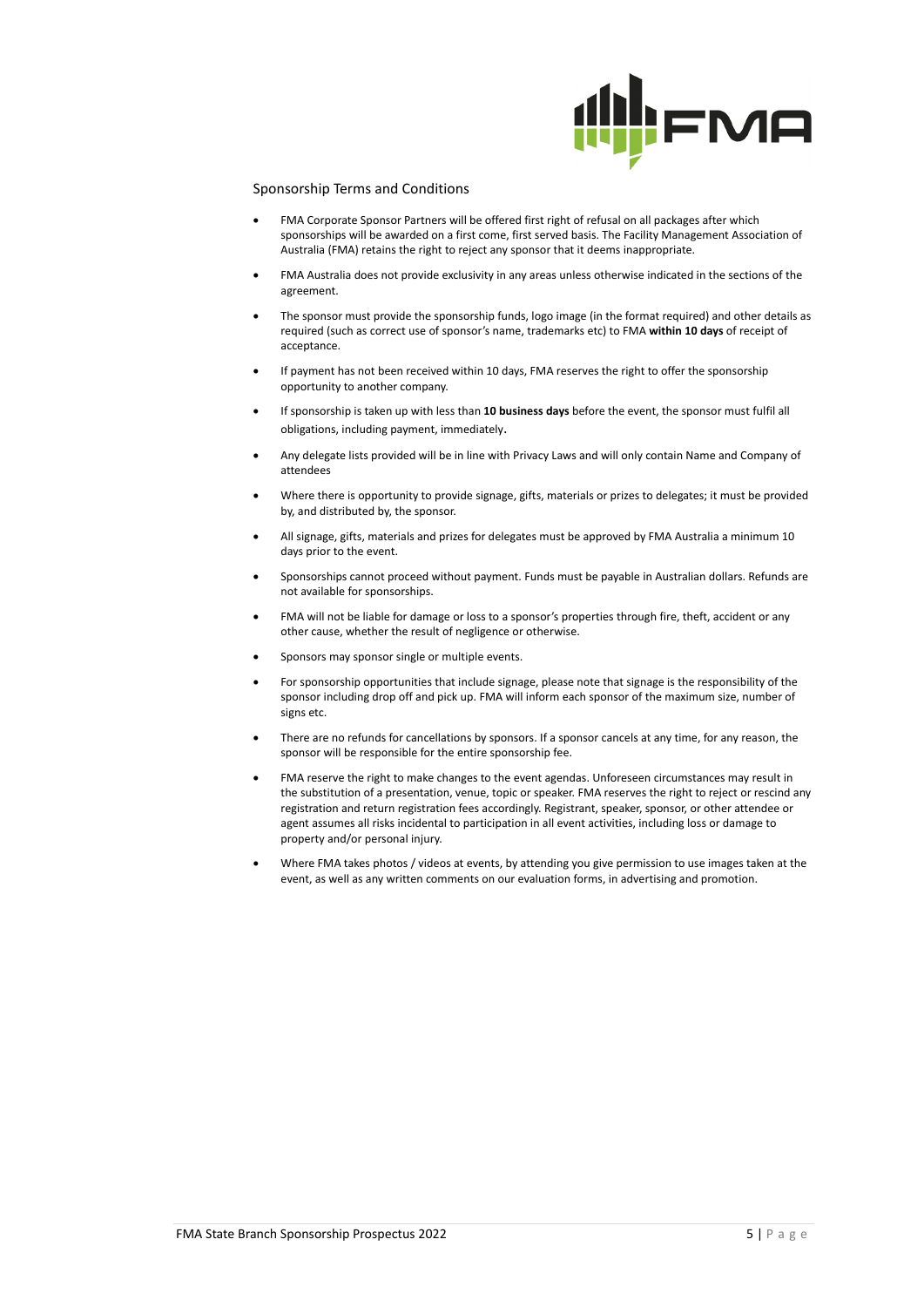

# **Sponsorship Form/Tax Invoice**

#### **FMA State Branch Event Sponsor 2020**

| State: | Postcode: |
|--------|-----------|
|        |           |
|        |           |
|        |           |

Yes, we would like to support FMA Australia by becoming a sponsor of the selected event. By signing this document, we are agreeing to take part in a sponsorship arrangement, as per the terms and conditions, and confirm I have the authority of my organisation to do so.

#### Authorised By:

| Position:            |                  |               |                   |              |
|----------------------|------------------|---------------|-------------------|--------------|
| Signature:           |                  |               |                   |              |
| Date:                |                  |               |                   |              |
|                      |                  |               |                   |              |
| <b>Event Title</b>   |                  |               |                   |              |
| Event Date           |                  |               |                   |              |
| <b>Event State</b>   | $\Box$ Vic       | $\square$ NSW | $\Box$ Qld        | $\square$ WA |
|                      | $\Box$ SA        | $\square$ TAS | $\Box$ ACT        |              |
| Sponsorship          | $\Box$ Principal | Major<br>┙    | $\Box$ Supporting | Tailored     |
| <b>Total Amount:</b> |                  | $+$ GST       |                   |              |